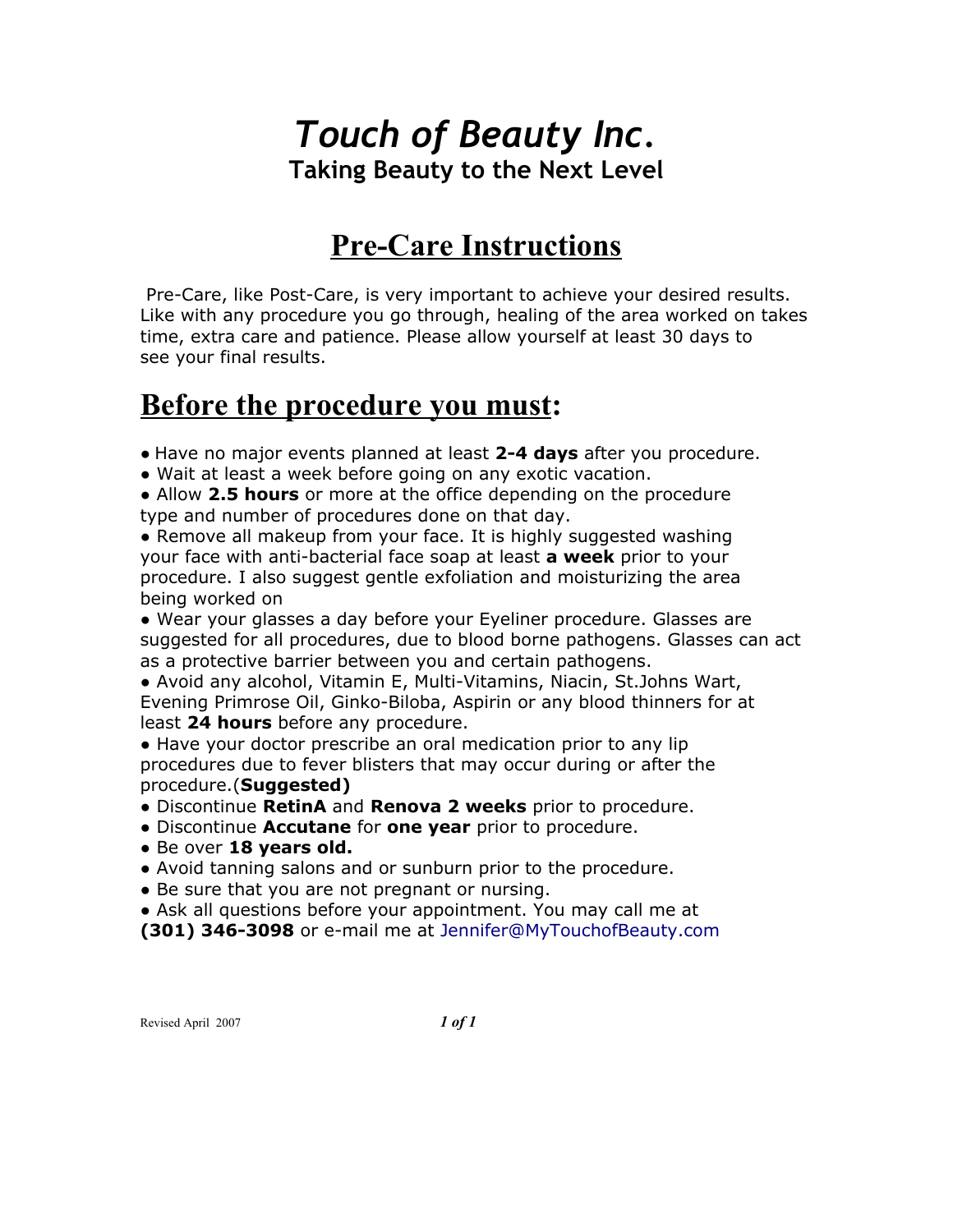*Touch of Beauty Inc.* **Taking Beauty to the Next Level**

# **Post-Care Instructions**

 After care is as important as the procedure itself. If not followed, you can lose the color or even worse, develop an infection. It is very important not to scratch, pick, or pluck the area worked on. Please do not apply anything but what is given in your kit. A thin layer of **A & D Ointment** should be applied to the treated area for **Six (6) Days**. Do not allow the treated area to become dry, keep it covered with the ointment at all times. Swelling can occur causing your makeup to look uneven or crooked. Please do not be concerned. After the swelling diminishes **(24-48 hours)** you will notice the shape to be less crooked. Please be advised that permanent makeup may look distorted and/or darker when initially applied. This is normal. Below you will find different **After-Care Instructions** for each type of procedure. Please follow these instructions closely in order to achieve your desired outcome.

#### **Eyeliner Instructions**

 Your eyes will be swollen, itchy and red immediately following this procedure. This will last for a few days. This reaction is normal and will diminish quickly. You may apply an ice pack wrapped with a moist paper towel for **no more than 10 minutes.** To reduce any swelling through the night, you should sleep slightly elevated. During the night, you may transfer any residual pigment from your eyes to your pillow case. It is very important not to let your eyeliner dry out. Be sure be very gentle with your eyes when opening them in the morning, your lashes may stick together due to the ointment. Please use caution when opening your eye. Remember to use a wet clean Q-tip to separate the lashes. Please avoid direct and excessive sun exposure. I strongly advise using a new tube of mascara after each procedure. **DO NOT WEAR MAKE UP for 1 week** near the treated area.

### **Eyebrow Instructions**

 You should expect to experience some swelling, redness or itchiness. Please use the A & D Ointment provided. Please do not let this area dry out. The ointment should be used for **1 to 2 weeks**, **once in the morning and once before bed**. Please apply with a clean Q-tip. Keep the area clean and avoid sun exposure. The eyebrows will oxidize and get darker, this is normal. Do not apply any make up to the eyebrows for **a week after** the procedure.